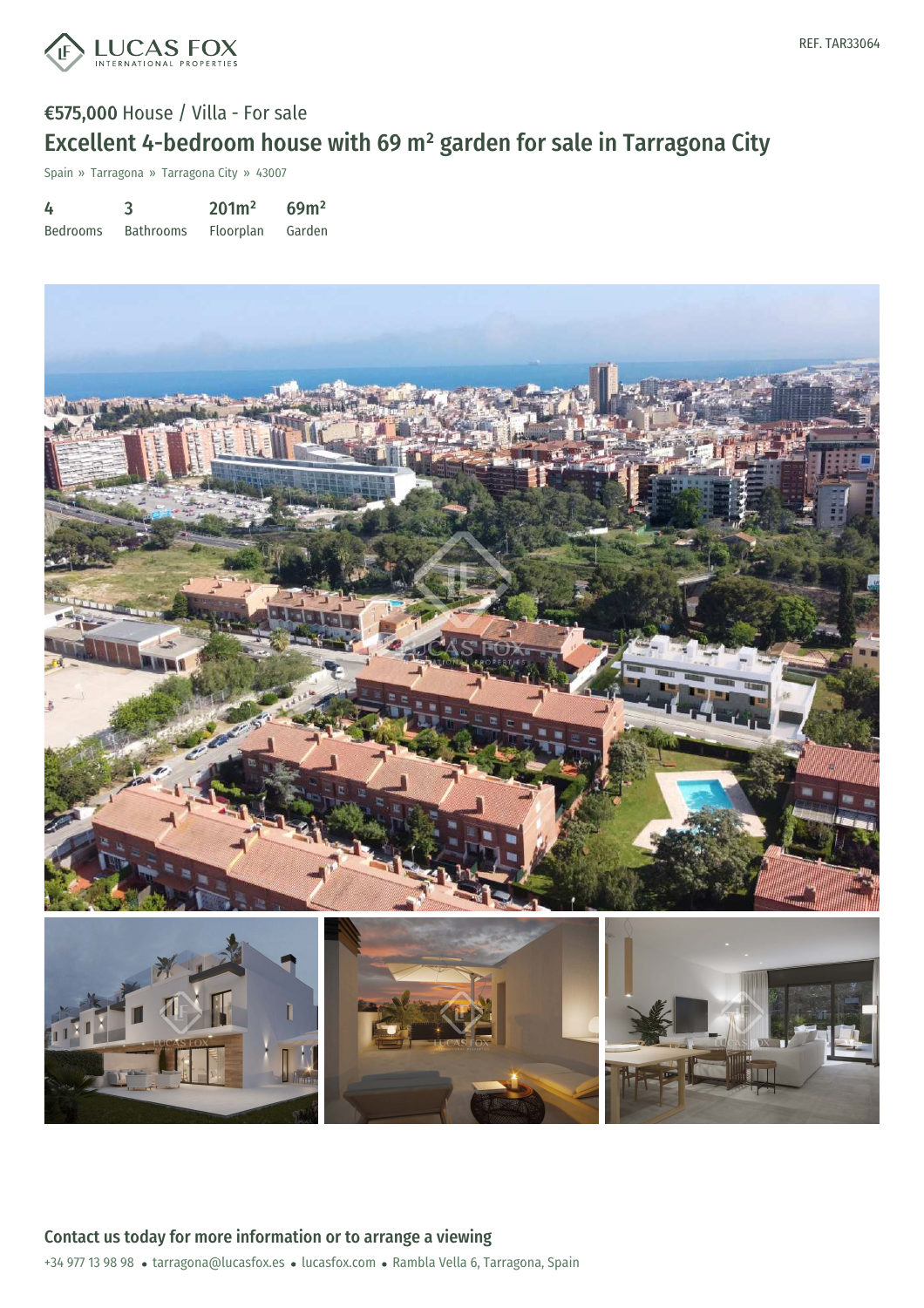

## €575,000 House / Villa - For sale Excellent 4-bedroom house with 69 m² garden for sale in Tarragona City

Spain » Tarragona » Tarragona City » 43007

4 Bedrooms 3 Bathrooms 201m² Floorplan 69m² Garden

#### OVERVIEW

### Great 4-bedroom semi-detached house with a private garage and garden for sale in a new development with a community pool in the Tarragona 2 area.

Lucas Fox presents this new-build development of 5 semi-detached houses in the city of Tarragona, located on Avinguda Josep Gramunt i Subiela, 80-88, in the Tarragona 2 area. It is a very quiet and central residential area, with several green areas and parks around and, with all services just a few minutes away.

The development offers very bright houses with exterior-facing main rooms and, with windows or a terrace, with views of the mountains, the garden areas and the city of Tarragona. The houses are distributed over 4 floors.

A communal corridor gives us access to the private garage of each house, which in turn has a direct entrance to the house. The private garage has a capacity for 1 or 2 vehicles. This floor is completed with a large multipurpose room with natural light.

Upon entering the house, we find the hall, a shower room and a cleaning closet where the washing machine can be located. Next, we arrive at the spacious livingdining room with large windows that open onto the 162 m² garden and the kitchen, open with a breakfast bar and high-quality furniture and fully equipped with all appliances.

The bedroom area on the first floor is accessed by going up some designer floating stairs. It consists of 4 bedrooms, including the master bedroom with a private bathroom with a shower and bidet and access to a balcony. Of the other 3 bedrooms, 2 are doubles. On this floor there is also another bathroom with a shower.

Following the floating stairs, we access the [rooftop](https://www.lucasfox.com) with a large private terrace with views of the city of [Tarragona.](mailto:tarragona@lucasfox.es)

All floors have a space prepared in case, in the future, you want to install a lift.

In addition, the development offers its residents a large community garden with a swimming pool.



[lucasfox.com/go/tar33064](https://www.lucasfox.com/go/tar33064)

Garden, Swimming pool, Terrace, Private garage, Natural light, Air conditioning, Balcony, Built-in wardrobes, Double glazing, Equipped Kitchen, Exterior, Heating, Near international schools, Playroom